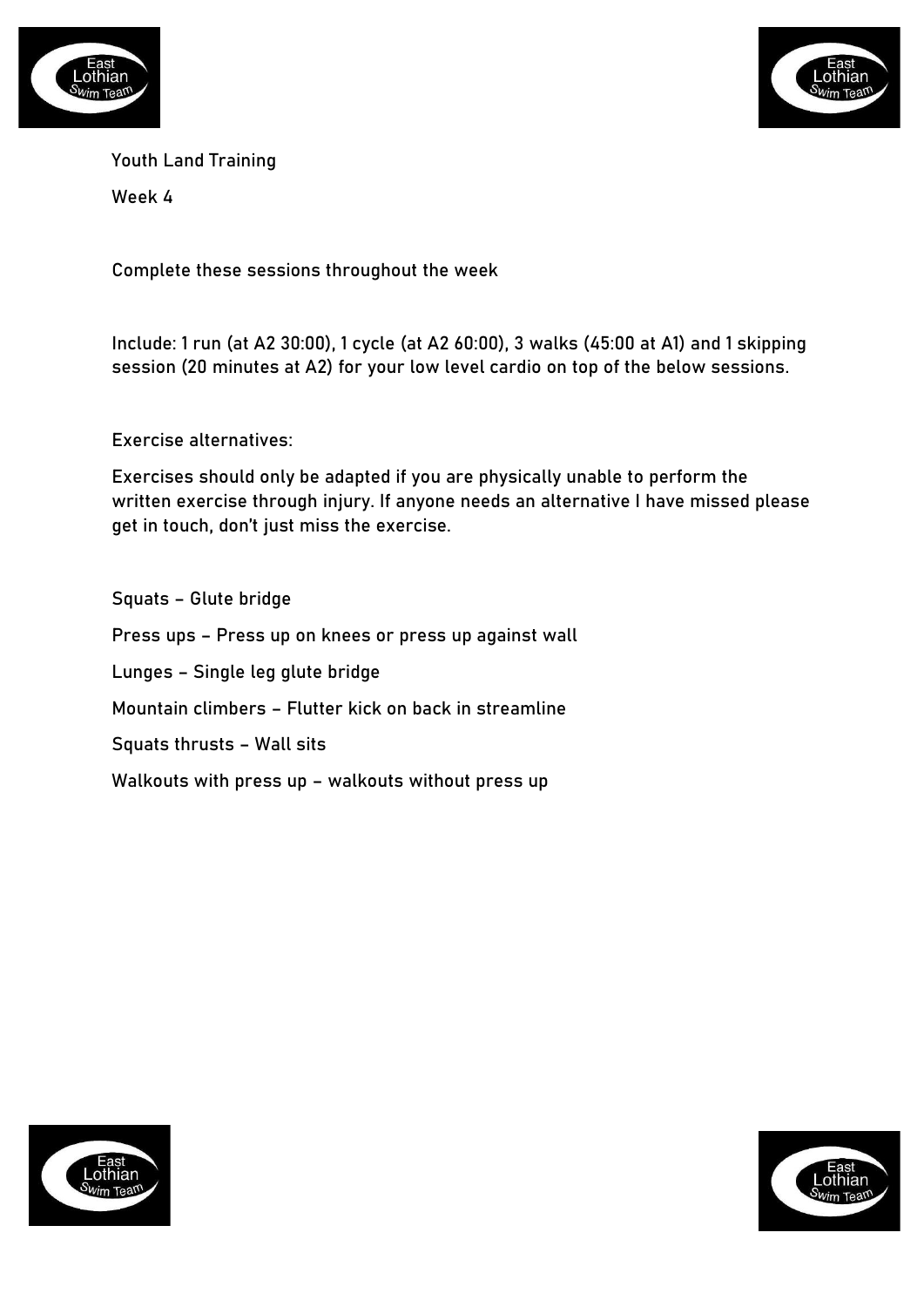



Warm up of the week: (Complete before each session)

- 1 minute jogging
- 1 minute star jumps
- 1 minute skipping
- 1 minute jogging
- 1 minute heel flicks

5 minutes foam rolling and tennis ball myofascial release

Inchworms

Waling knees to chest

Bushwhackers

00:30 seconds pogos

00:30 seconds high knees



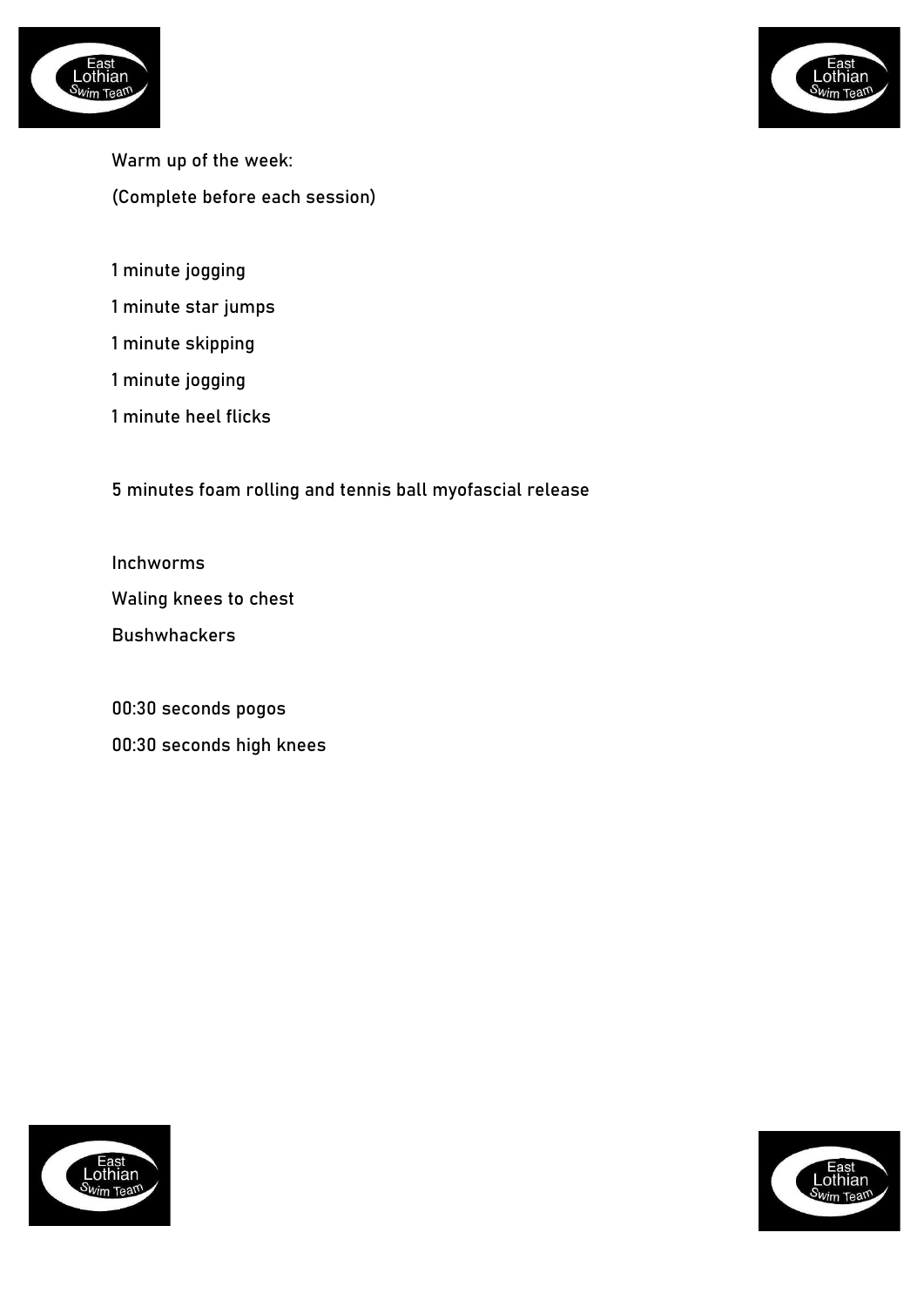



Tapout XT video number 2 – see website (Tapout Plyometrics)



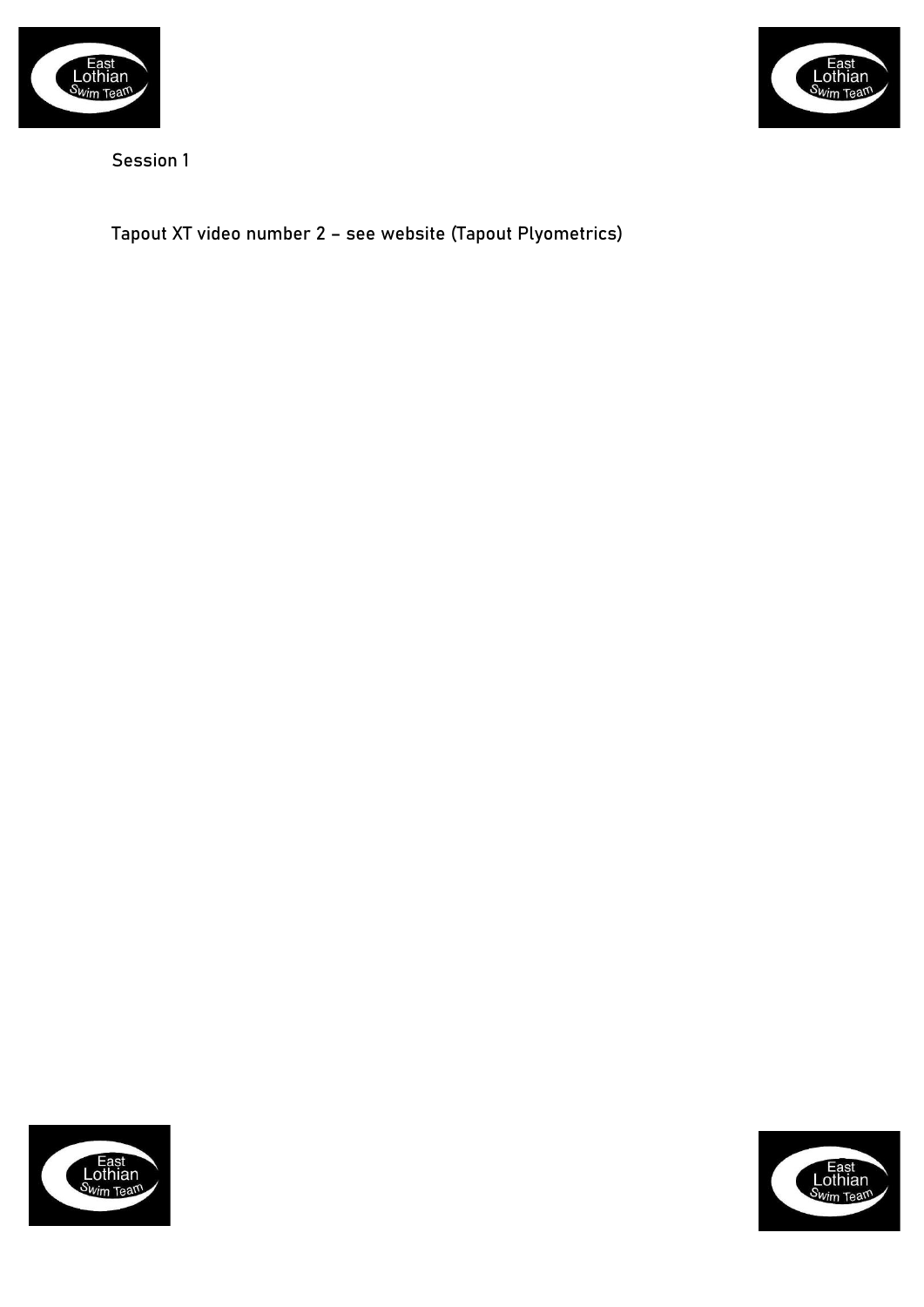

100 Skips (using skipping rope double footed) 15 Streamline squats 100 Skips 15 Reverse streamline lunges

Rest 01:30

100 Skips

40 Mountain Climbers

100 Skips

20 Squat thrusts

Rest 01:30

100 Skips 01:00 Side Plank 100 Skips 01:00 Side Plank

## Core 30 seconds on 15 off (2 rounds)

- 1. Side plank
- 2. Bicycle crunch
- 3. Side plank
- 4. Crunches
- 5. Your choice core



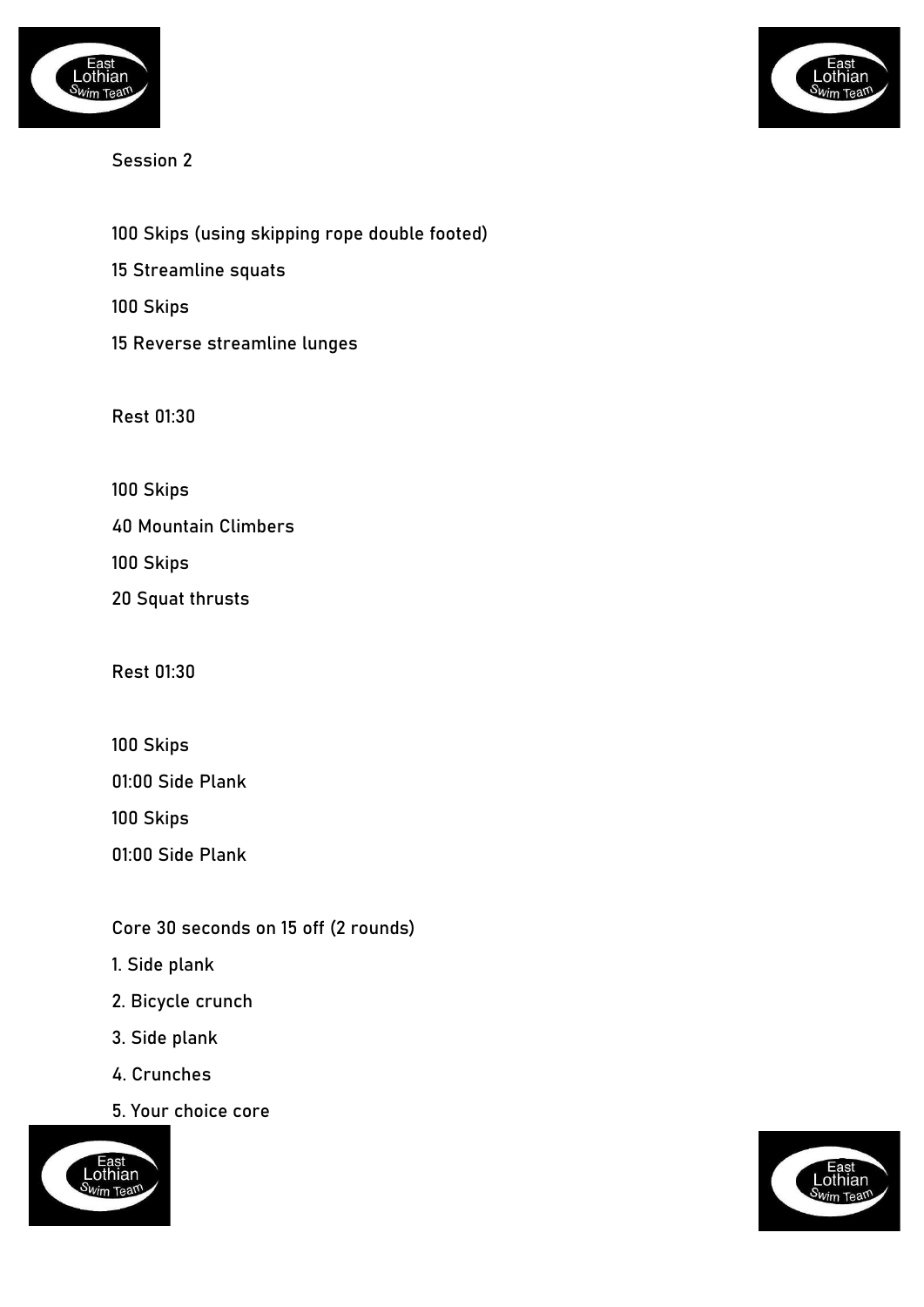



Corentine (haha)

- Set 1 (40 seconds on 20 off)
- 1. Side plank dips
- 2. Plank up downs
- 3. Side Plank
- 4. Plank

5 minutes skipping ((moderate intensity) One crunch for every time you stop)

Set 2 (300 reps in total) Mix up of: Crunches Leg raises Bicycle crunches (hands behind head elbow to knee. Two elbow touches = one rep)

5 minutes skipping ((moderate intensity) One crunch for every time you stop)

- Set 3 (40 seconds on 20 off)
- 1. Swimmer sit ups
- 2. Side Plank (change at 00:30)
- 3. Single leg raises
- 4. Single leg plank (00:30 left foot extended 00:30 right foot extended)



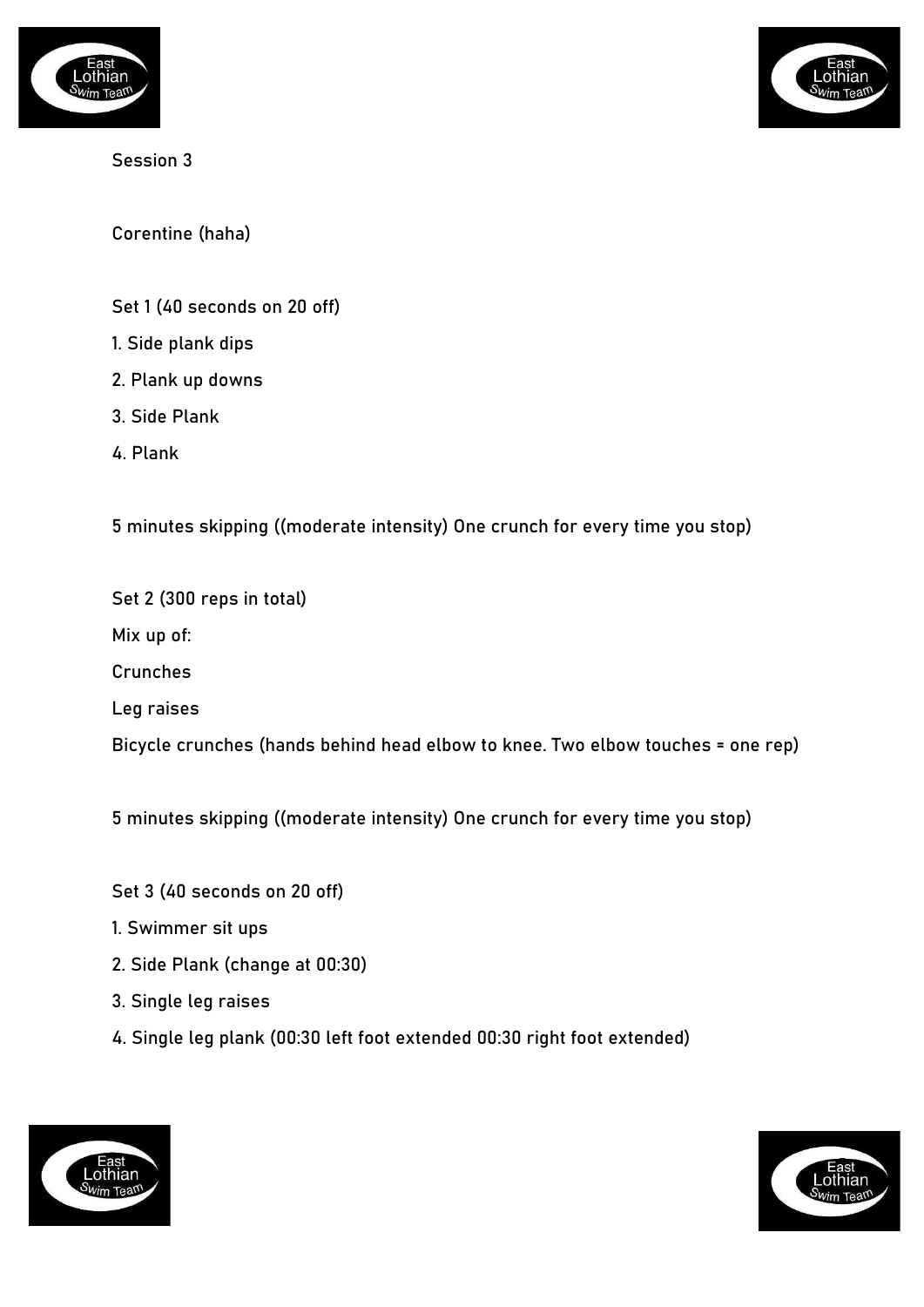



- Set 1: AMRAP (as many rounds as possible in 6 minutes)
- 15 Streamline Squats
- 5 Chest to floor Burpees
- 5 walkout press ups
- Set 2: Keep going until failure
- Superset
- 1. Plank
- 2. Bicycle crunch

Set 3: Circuit – 30 seconds on (at max intensity) 10 rest. 02:20 rest after each round. 5 rounds

- 1. Squat jumps
- 2. Skipping
- 3. Dynamic lunges
- 4. Wall sits

Set 4: Keep going until failure

Superset

- 1. Side plank
- 2. Side plank (other side)



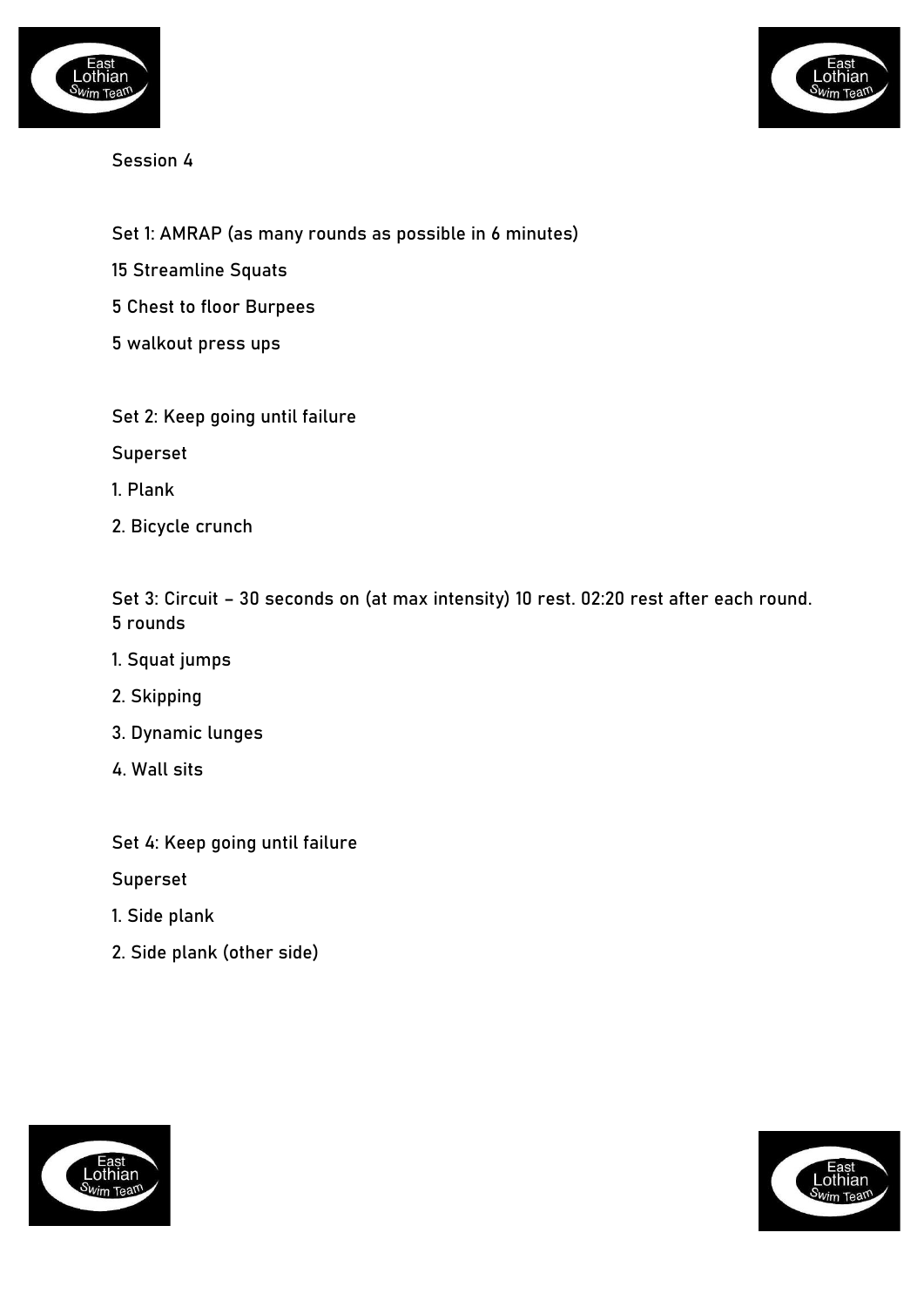



Set 1:

Superset (x5 rounds)

- 1. Skipping 00:40 Fast pace
- 2. Step ups with leg kick (Tapout XT style) 20 in total

Set 2 AMRAP

15 Leg raises

10 Plank up downs (up and down = 1 rep)

5 Walkouts with press up

Set 3

Bring sally up with squats

Here's the song: Flower by Moby

[https://open.spotify.com/track/2O8EVtQtfsKBABn0hOxs8Y?si=CWuRo1rBSmWHLpyH](https://open.spotify.com/track/2O8EVtQtfsKBABn0hOxs8Y?si=CWuRo1rBSmWHLpyHE1FSPw) [E1FSPw](https://open.spotify.com/track/2O8EVtQtfsKBABn0hOxs8Y?si=CWuRo1rBSmWHLpyHE1FSPw)